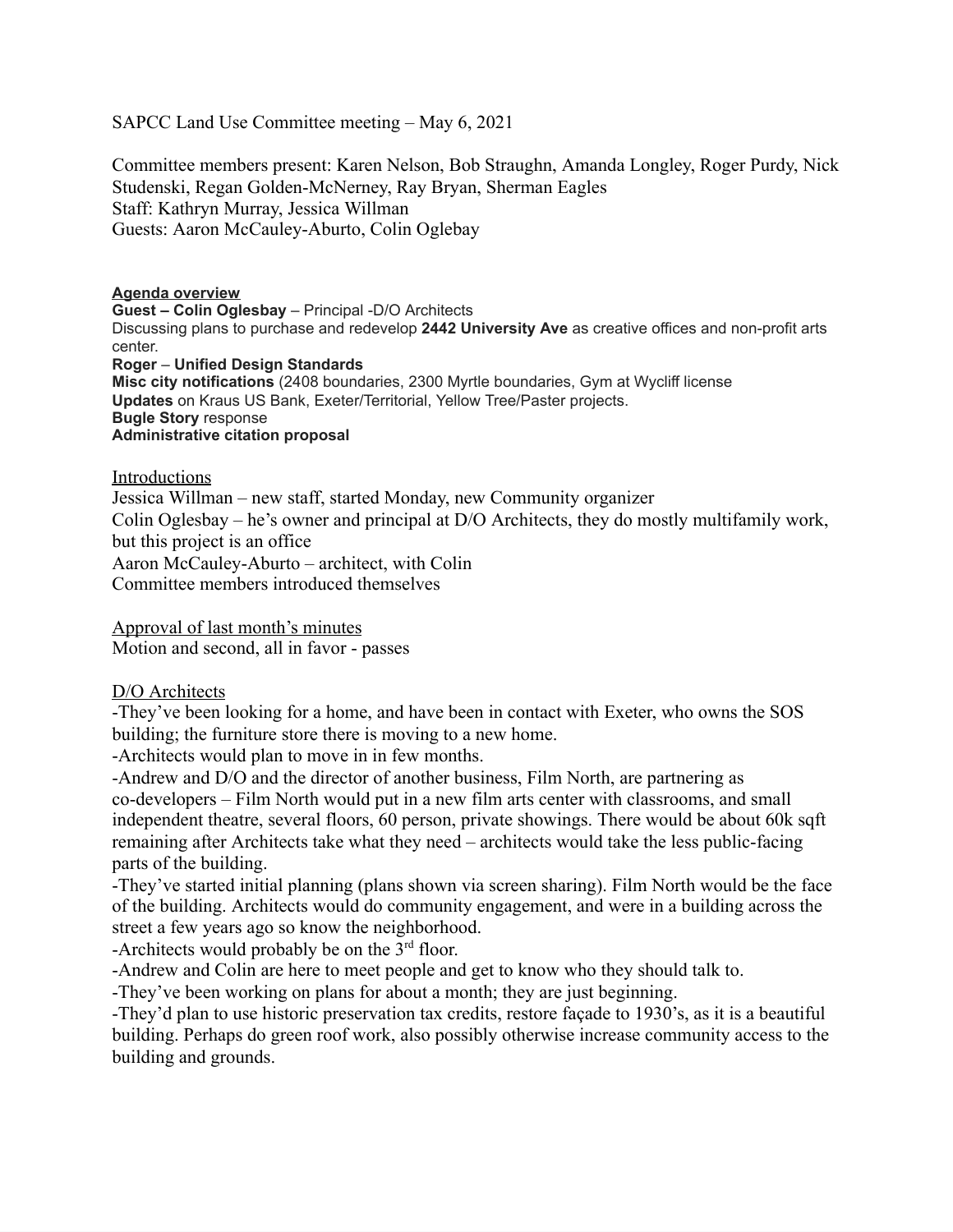-D/O Architects are currently comprised of 10 employees but thinking to grow to 20 or so. Arts district is inspiring. Perhaps bring in a public gallery, space could maybe be opened up in nights to people who need it. They are interested in hearing the committee's/council's thoughts. -Roger asks who'd come during the days?

-Film – 4-12 person classes, diverse group. Staff of 10-11, during the day, not expected to grow much.

-Film presentations about 40-60 people; currently they have gatherings of about 20-30, but they're looking forward to larger space.

-Architects work all over the place so not all in all the time, but usually they are a 9-5 schedule group. Not that many clients come to the office during the day.

-Regan – asks what model they're using?

-Colin – F ilm North is looking to a film org in Iowa City as an example for the theatre/set-up they're an older org, have a film center for about 200 people; this would be more intimate. They've found they've done more stuff virtual during covid than they ever imagined, so they are planning smaller space than the larger buildings they were looking for previous to the pandemic. -Architects – open floorspace, they're a small group, green roof to get outside.

-Haven't developed program yet, wanted to talk to people in the neighborhood.

-Karen – one thing we've brought up over the years, especially Roger, is wanting to have some type of theatre in the neighborhood, and now we have the Playwright Center (not an official large theatre, but small gatherings for exploratory-experimental type stuff), and now Colin is talking about larger sort of space. Interesting thing about SAP is that it's a fairly large jobs center, prior to pandemic we have a fair amount of people during the day, so good to be expanding to night more.

-Colin – likes performing arts focus of neighborhood.

-Roger – really likes the idea. Likes having some stuff on the sground floor public, hope their firm enjoys the upper floor, likes the possibility of public space in back, and restoring outside. We'll do everything we can to support you.

-Bob – also in favor, positive on building, looks forward to it being restored to former glory. -Karen – we'll try to get Land Use guidelines to them (Karen hasn't yet), they're still being finalized. Karen mentions CEZ, Colin says they hasn't connected with them yet. Good possibility for them to connect with; also there are other groups in the area, good to see the synergies. Karen appreciates the attempt at the community green space, it's always a big ask when we talk to folks, but public spaces, green spaces, tie people together, connect them. A lot of new developments have private courtyards, cut off space.

-Colin – they believe really strongly that urban environments need public green space, connect people. Says they will keep in contact with the committee.

-They hope to have control in few weeks, close on the building in 2-3 months. Current owner has been very positive; they ran into trouble with the building, they usually did larger spaces, not small, but D/O Architects do small spaces, so glad to work together and match needs. -Karen – provides more info on the land use guidelines.

-Sherm – suggests they get in touch with CEZ, Angela Casselton is the executive director. CEZ also has a real estate function, so they're helping people find space, if you're looking for someone on for the second floor they may have ideas.

-Karen – Renae Spillum is the chair of CEZ committee, they've been working towards more community ownership and such, Karen thinks they could have cooperation and overlap with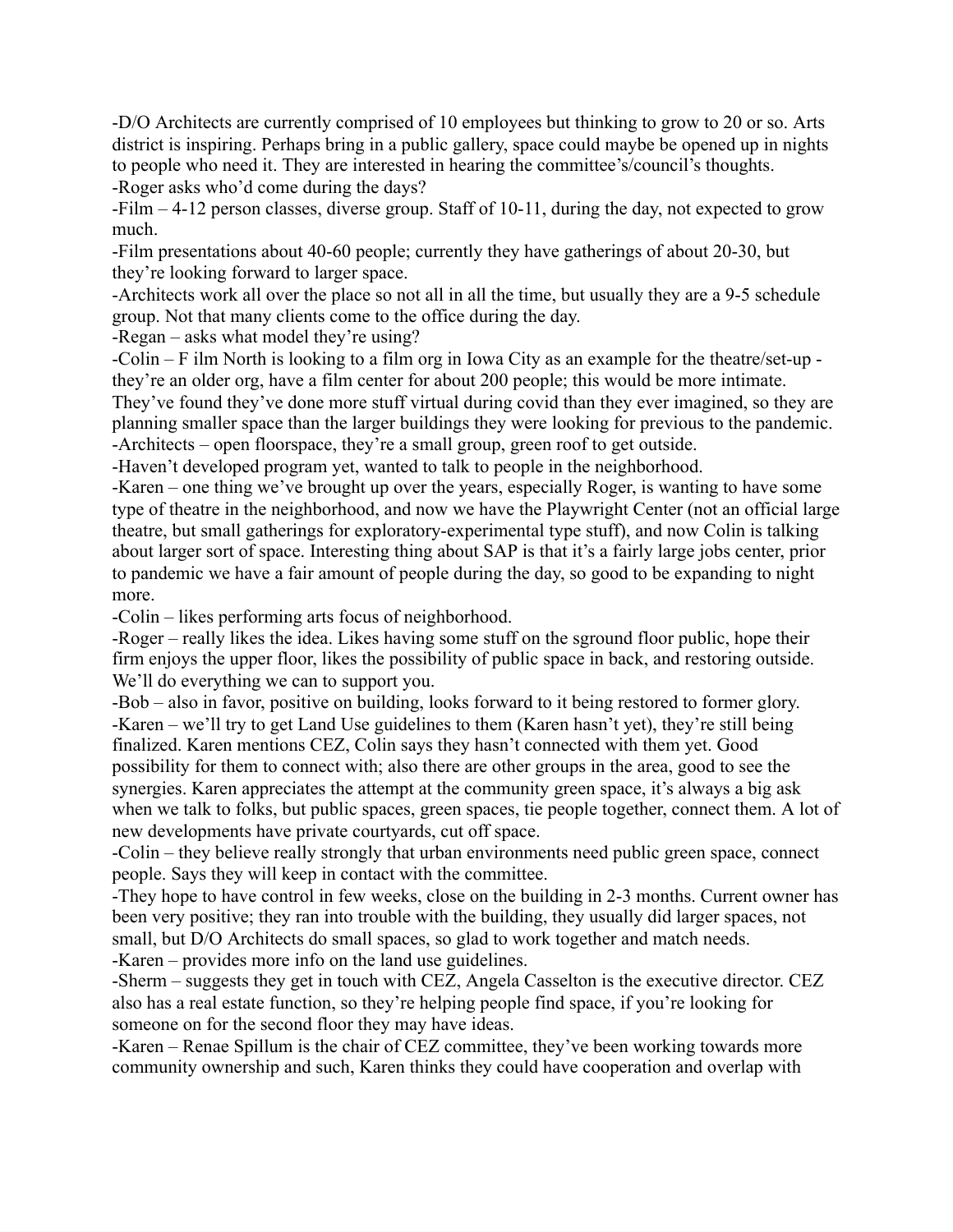Architects. Sherm will send Colin the people to talk to on the CEZ board/staff, he's also on the CEZ board.

-Colin also asks if anyone else they should get in touch with, want to know the neighborhood?

-Aaron, excited to be in the area, he grew up in the neighborhood, just south of the tracks.

-Various committee members thank them for coming.

### Unified Design Guidelines

Roger – what was sent out earlier he thinks is the final draft; there have been some good suggestions made that may change that, but right now it's in the form that we've approved. Also Prospect Park, and Towerside have approved it, though he's not sure about CEZ.

-Sherm thinks CEZ approved it first.

-Roger – so that should be the final draft. Last meeting he said he'd be in contact with Mitra and Anton (planner at St. Paul city). Anton is very busy and can't meet on this for a little while, but when able to he'd love to meet with our group. Matt said the same, Roger didn't hear back from Mitra.

-So right now it's kind of a waiting time, nothing more to do until it gets passed. There are some changes, language that can be tweaked here and there. But what he'd like to do is see it go to the city, be handed out and really sanctioned by the city one way or another; that's what meeting with Anton is about. In the meantime, Anton said he'll make sure anyone who comes from our district with a site plan will get a copy and know that's what we want. He's not sure if there's that much more we can do.

-Sherm – commission approved our 10-yr plan. Next step is for it to go to the city council; then to Met Council, then it gets formally adopted and added to the city plan once that happens – he's not sure how long that takes.

-Karen says it seems to be going quickly compared to the last 10-yaer plan (which was a long process). but Sherm says it's been a few years. Karen agrees on second thought, it was 2016 or 2017 that the process started.

-Roger – people who were just here are just the sort we want to be encouraging.

-Sherm – that's much the part of having a historic district, with Exeter, without that, it would've been gone, bulldozed to be a new set of flats.

-Regan – don't want to throw cold water on the plan, but he knows some other architecture firms were interested in the building, in leasing part of it or such; if they got it instead of this crew, the only difference is the new group is a more diverse group, really dedicated to public projects in public spaces. However them taking it could be a bit like a rug being pulled out from under someone.

-Karen says there could be displacement concerns too; good to talk to CEZ, make sure know what's going on, because the way it was presented there's just a furniture store there, if that's not the case that's good to consider.

-Regan – really likes Film North, was doing good programming before the pandemic.

-Regan – liked the follow-up Roger did with Mitra, all this development is happening right now, it's urgent. Regan says she didn't realize the scope of what's happening until about 4 months ago when developers came before the committee. If the city wants the kind of neighborhood they are advocating for, the standards need to get in front of there now, or ship will have sailed.

-Roger – he'll stay on them. He hasn't heard anything from Mitra, maybe she's hoping Matt will speak for her.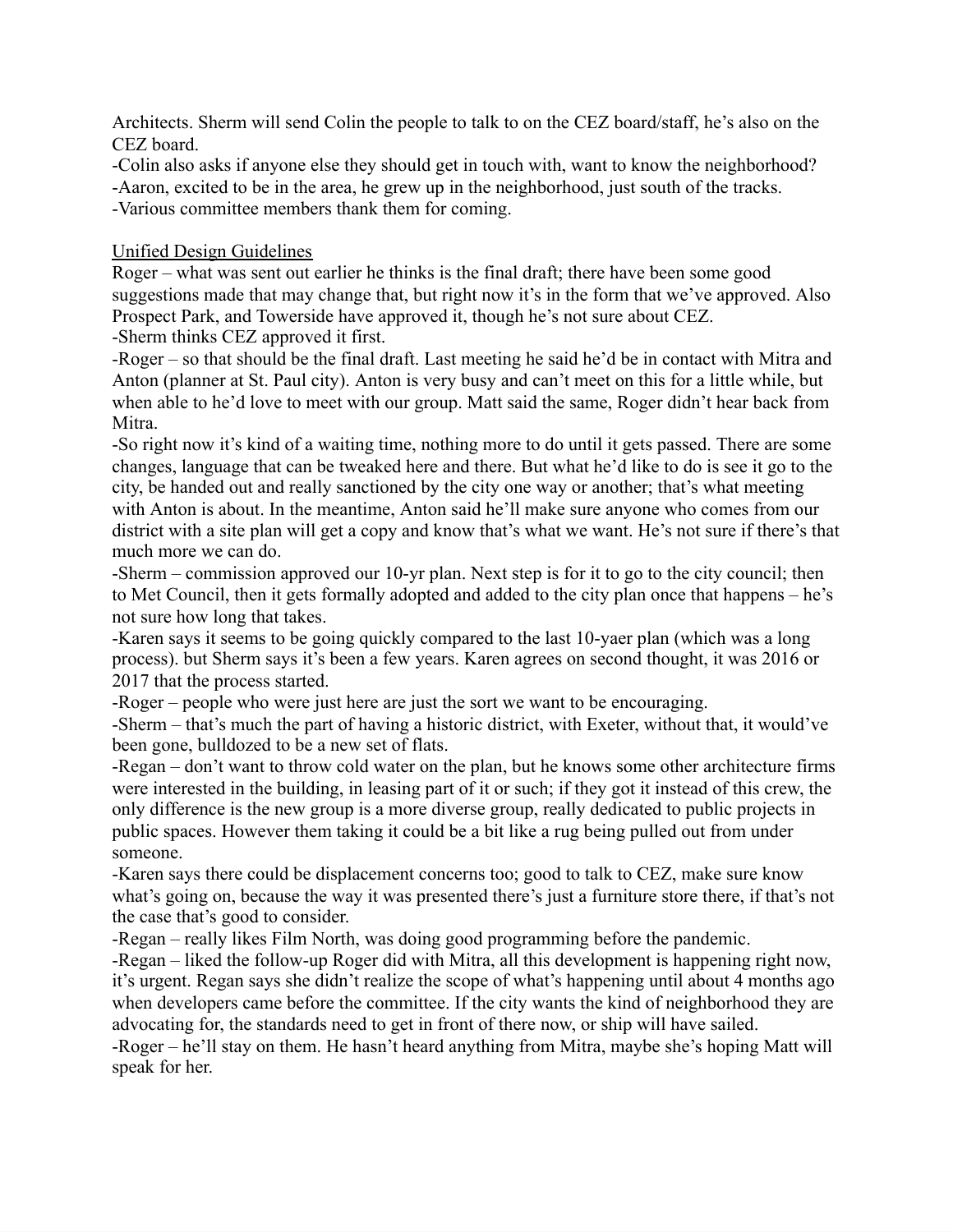-Regan – timing of it is so unprecedented, she can't think of a time in the past in her time in the neighborhood where there's so much upheaval and knocking down and rebuilding and changing; if things wait, it'll be too late.

-Karen – agrees, not an uncommon concern here over the years; the city wants development, and we do, and yet we don't want to be too capricious or illegal, as developers need consistency and certainty and not to have things changed suddenly once they've completed plans. Some of the new developments are perhaps not the best for affordability, etc., but we need to get ahead of it, and have both teeth and reasonableness about the market, balance line between encouraging things we want and being so strict that developers walk away.

-Karen mentions task force Roger was going to start.

-Regan asks about overlay district?

-Roger – that's what we need to talk to Anton about; he's hoping that's a meeting that can be had with Anton and Mitra, to see what's possible and how far Mitra would go to support that. It's more advocating, convincing the city that this is a special district in need of some quick and stricter standards.

-Sherm mentions it's not a simple or quick thing; the zoning code is an ordinance, so it'd have to go through the normal city council process of 3 readings with a hearing.

-Karen – but it is a process, other districts exist.

-Regan asks if we can start it then?

- Sherm says that it's a process he thinks Mitra would have to start; though given the stuff at the Green Line, it might be more likely that there's a long district along University Ave, rather than just SAP.

-Karen – asks if there's some way we can start the ball on this.

-Bob – says the way we're going about is the only way, needs to be starting with the council, don't think we can go to the city employees, need to get political pressure first.

-Roger – key people Mitra, Anton, maybe Russ Stark – that crosses all three of those responsibility levels.

-Regan asks if Mitra's still doing open meetings? Karen hasn't seen any recently, Matt tends to be more accessible.

-Karen – we may want to make some proposals – for example, the Green Line idea is intriguing to her, it may get more interest than just our little neighborhood – we're seeing things that will change the neighborhood for 100 years but it's not emergency like the pandemic. But a district for the Green Line overall might be stronger.

-Bob – if reach out to other communities, esp. minority communities, might have more success? SAP is kind of overlooked, it's not where problems are.

-Nick – thinks there would be interest from city and neighborhood in something with teeth, perhaps Midway, Frogtown, others?

-Karen – Summit-University council, she has an old friend she can talk to.

-Nick asks if they have anything like our design guidelines, would that be a foundation for an overlay district?

-Karen – we could talk to Kathryn, she meets with the other exec directors.

-Karen – Karen says she's very pro-supply, it's important for even the high-end stuff to get built, because otherwise they'll rent single-family houses others might prefer/have more need of; but there's an intersection of supply and other long-term issues, and we need to aim for solving many things at once?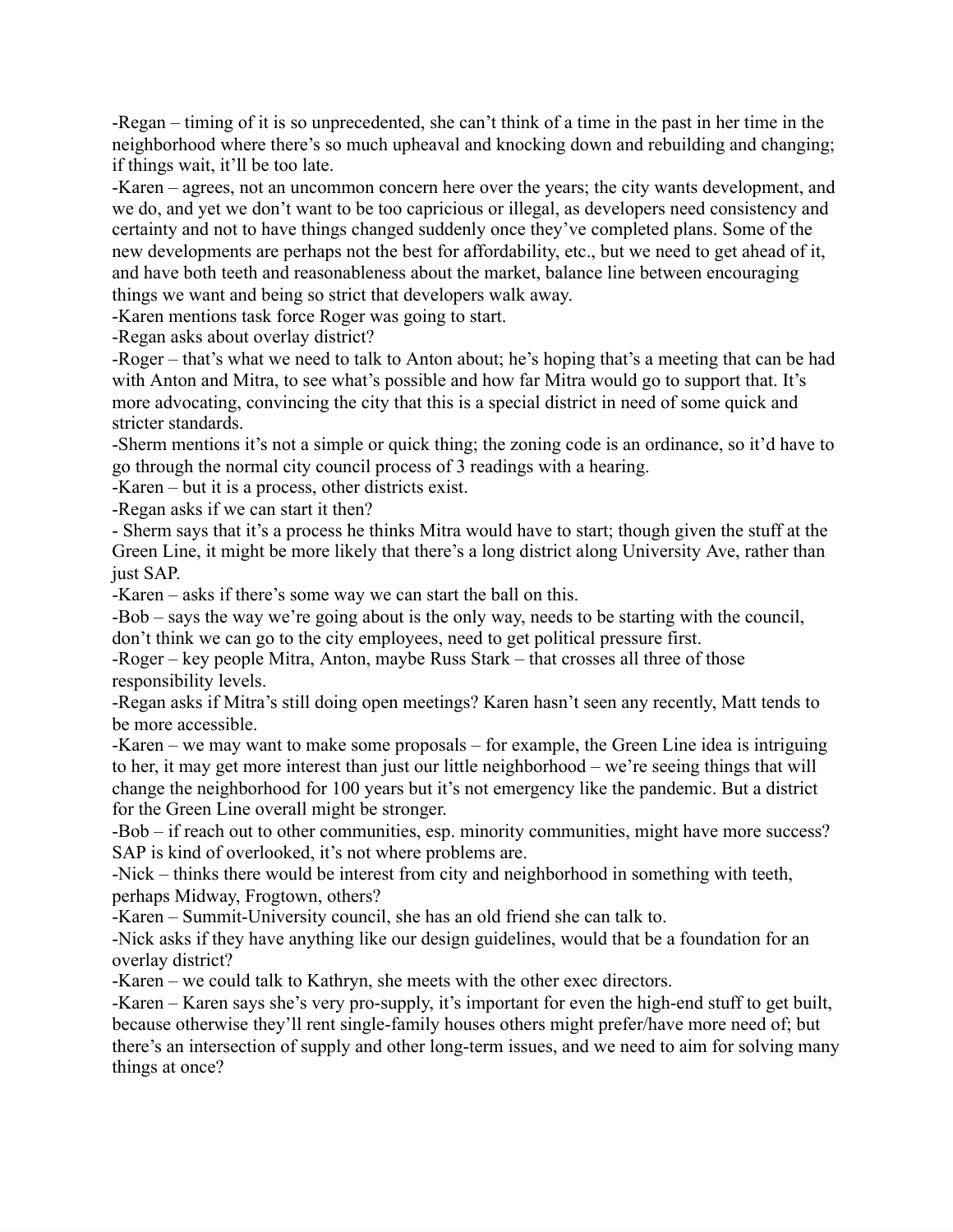-Roger – the issue with Frogtown development, shows that the planning commission will listen to the community - they listened to the Frogtown council, and they were able to stop a project the council/community disagreed with.

-Nick – thinks it's a good point, identify whether our ideas match with theirs. Is it a pro-supply vs anti question, or rather question of whether given requirements get met?

-Karen – don't want all the high-end development in one area. But need affordability throughout. But while it's good to have the supply being built, as it's needed and more developers want to do higher-end, we don't we want it to gentrify and spill over, and can't push too hard and stop development from happening.

-Sherm – concern is that people's ideas for solutions may differ. Problem in Frogtown is that they were worried about displacement, concerned building market-rate housing would cause prices to rise elsewhere and thus displace people, that's what they were worried about.

-Karen – they might want some of what we see, but not others; we have similarities, but whether they're enough to do a joint overlay district is the question.

-Sherm, Regan – difference is we don't have a lot of existing older rental, unlike elsewhere, what's happening is industrial changing to residential, so different situation perhaps.

-Nick – Frogtown was also sort of building residential in a new place. Sherm agrees, concern was effect on other rents.

-Karen – thinks some neighborhoods and developers have tension that developers want to build to meet demand, think young professionals want to live near transit, thus build there. Thus important for places like us and Highland to do our part to build where there is demand. But there's still the tension of the effect of that on existing rents/housing.

-Karen – take-aways – maybe to make a note to follow up with Kathryn about talking with other councils.

-Roger – who's our planning commission person? Used to be John Commers?

-Sherm – planning commission is not specifically neighborhood based, but the commission tries to spread them around.

-Roger - he'll talk to John and see if he knows who to contact, and try to get them a copy of the guidelines.

-Nick – how to reach out with other councils? Karen asks if he's volunteering to email Kathryn? He says he will. Karen will also reach out to people she knows.

-Amanda, Regan mention other city council websites via St. Paul city website – people can go to meetings if want, just as a guest, introduce yourself, and say you're trying to connect with other councils.

\*Amanda will make list of to-dos at end of minutes.

### Administrative citations

-Amanda presents on it. Currently St. Paul can only resort to criminal citations if developers, residents, etc. violate zoning codes and a variety of other codes. The city is proposing a resolution to support an addition to the city charter that would provide for administrative citations – essentially allowing for fines to be an option, rather than merely criminal citations. A person/entity in violation of a local ordinance would first be informed of the violation and given an opportunity to respond or fix the cause of violation; then if the violation was not fixed, would be issued a citation which notifies them of the proposed fine and gives them avenues to respond.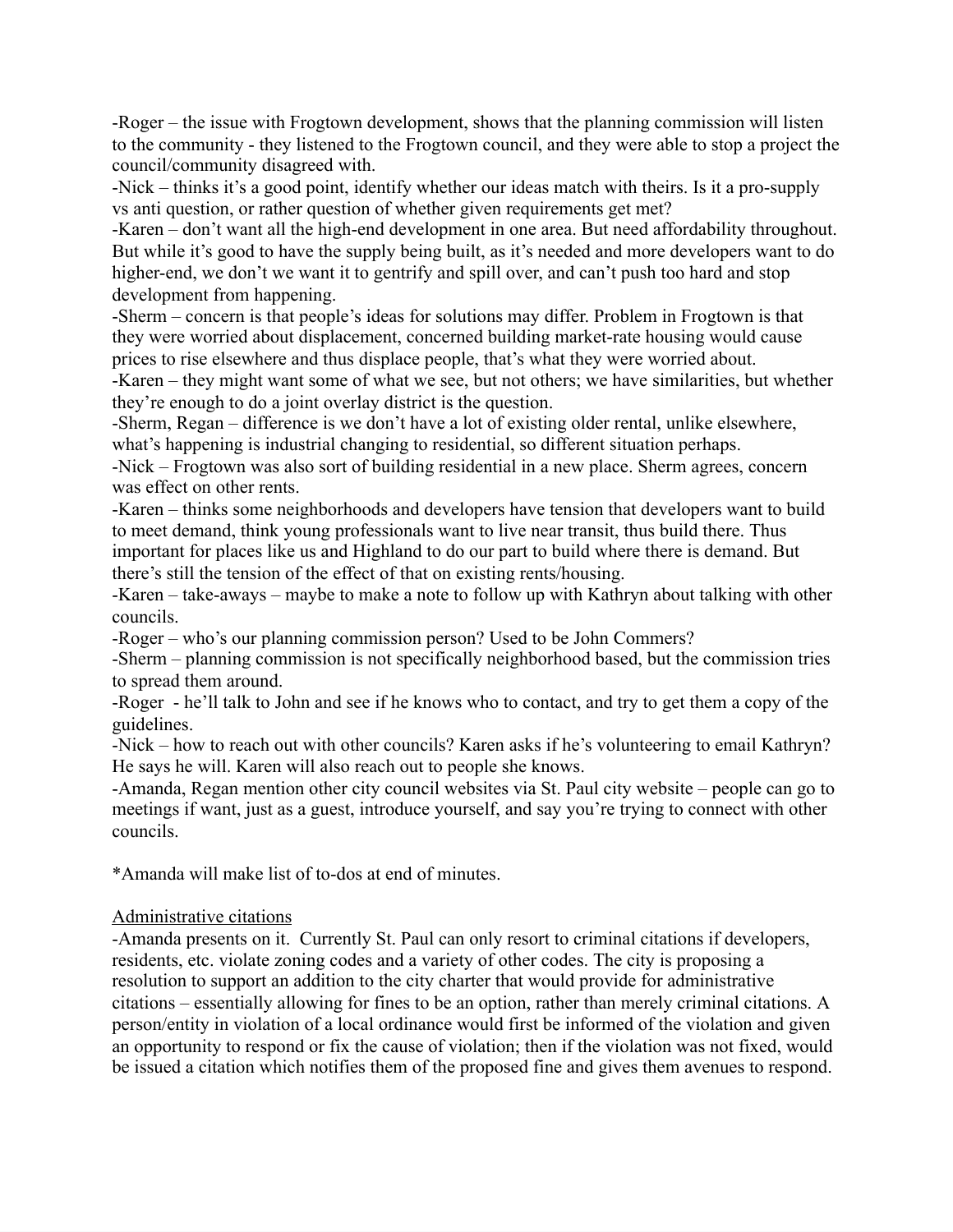The person/entity may then pay the fine, admit the violation occurred but request a reduced amount of penalty, or request a hearing before a neutral decision maker.

-Roger, he likes it, there seem to be adequate protections for anyone who was cited;

-Sherm – seems Matt mentioned this when we were talking about the noise issue for

Kraus-Anderson, there was no penalty there for them; seems like this would allow for that, makes some sense.

-Karen, in favor.

-Amanda – motion to send a letter in favor. Roger seconds, all in favor – so we'll recommend to the exec committee – it's happening before our next board meeting.

-Amanda will email Kathryn to draft letter to exec committee.

-Sherm mentions it would have to get done quickly – Amanda will email Kathryn tonight.

### Misc. updates and city notifications

-Karen mentions various notifications and updates.

-Ray – Exeter property on territorial seems to be going a lot faster than Kraus-Anderson, their building walls are going very quickly.

-Karen says Krause has two levels of underground parking she thinks, perhaps that's why. -Myrtle – Karen - seemed like people were partly changing the boundaries? Sherm's not sure. -Sherm – that street was vacated, but property boundary was to edge of street not into it, so what they're doing is extending the property parcel to middle of the street, not sure exactly why, something with exterior changes.

-Karen – so just formalizing the fact that the road is privately held, then. She thinks the public works dept. would have protested if it was a public road.

### Luther Seminary

-Sherm – after Master Properties' plan didn't go through, they really lost when United decided they didn't want to build an assisted living facility. Master has been looking for another partner, but no success yet, and Luther hasn't found another group that wants to take control of the entire site – perhaps partly because of the difficulty of a site in two cities. Luther is in discussions with a 'group that does land development', though it doesn't sound like they would be buying the property. Sherm isn't sure how that would work exactly, he's guessing that the Seminary is having them do the work of finding developers, and then the Seminary will sell off the pieces individually. But hope is that the new group would deal with various issues rather than each individual new purchaser of a piece.

-Karen – sounds like something she's familiar with from her work, like a national chain store they have another group do all the land moving, etc., get it ready for having a building, and then the eventual owner buys it.

-Sherm – but who pays for the land development then?

-Karen – she doesn't quite understand the financial parts of it, but thinks they have an understanding with the eventual owner, that the group does all the work and then eventual owner will buy it.

-Bob – it used to be common that a group would plat the land and such and then sell it to individuals to build houses on it, the group takes some risk. The land developer takes title, or perhaps arranges with the current owner; borrows money, and then pays it back when sells the plots. The difference with Master Properties' plan (Sherm asks) is that Master knew all the parts before they finalized it, weren't taking a risk in the same way.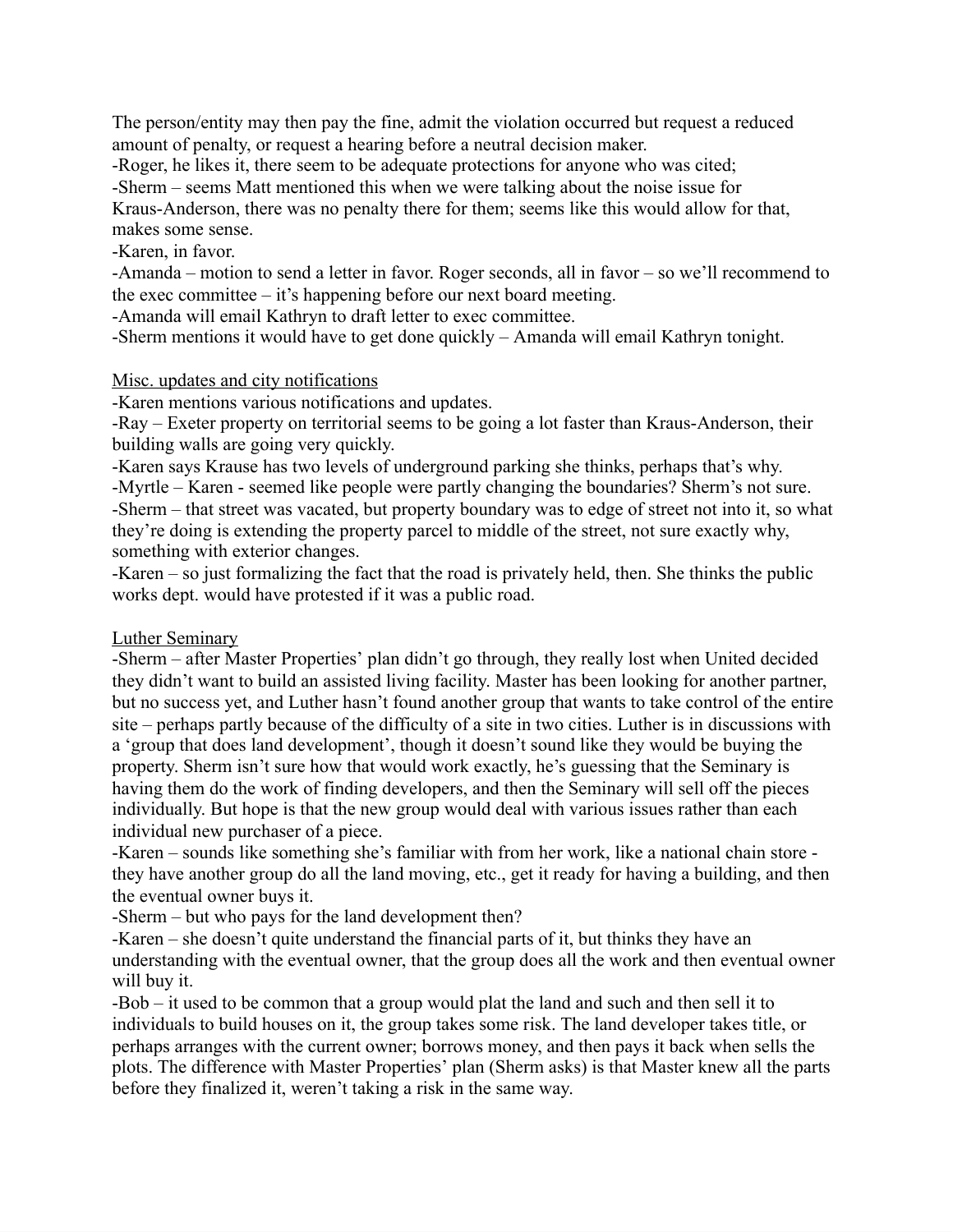-Sherm – he'd be only in favor of this if we could get some sort of agreement on affordable housing first.

-Roger – beauty of Master's was you could talk with one person, he'd be in favor of just one developer with a master plan. Why not that?

-Amanda, Karen – easier/faster to do it in pieces, they haven't been finding one to do all of it. If were to insist on one, it might take say five years or more.

-Sherm – we don't have control over what Luther does, just can try to engage with whoever buys and try to encourage them to follow the design guidelines. The Seminary did say they'd let us know.

-Roger - lots of issues to consider with the area - woods, traffic, affordability, etc.

-Sherm – woods perhaps less an issue, after Lauderdale did a conservation easement? -Karen – not sure what it all will look like – on a flat area, easy enough to plat it and then build; but this isn't that, and Masters' was looking for a lot of TIF money, and large things seem not to happen without it. Also it's just a difficult site, as the plan they had was varied with different heights – she's not sure how you separate the land from the structures themselves, not a site that lends itself to compartmentalize the infrastructure and building.

-Regan – also says hard to compartmentalize, due to water retention, grade of site, etc.. She feels strongly that the lower part of the woods, even though it's in St. Paul rather than Lauderdale, retaining that in full or part; without it, the woods makes it feel more like a fragment, with the lower part it's a full woods, part of the community – Masters' plan was good at that, and you need that additional green space to make it a fully-realized green space for the community. If we give it up, we lose opportunity to make a sort of focal point out of Breck Woods

-Sherm – almost all the woods is in Lauderdale, Hoyt is the dividing line, almost all of it is north of that and in Lauderdale.

-Regan – she's thinking of little retaining pond, just by Lutheran Social Services, with little cattails, etc. – for her neighborhood, that's where they enter the woods.

-Sherm says the path there is clearly in Lauderdale, but he agrees that there's probably a part of the woods there, that's by Stub hall, that's in St. Paul.

-Roger – asks Sherm if there's any future in reaching out to Michal Morrow? Knows Sherm is staying in touch with Tanya; to say we're here, interested in reaching out with whoever they talk with.

-Sherm – thinks he's aware we want to keep informed; is it worth saying we're concerned? Sherm isn't sure we know enough.

-Roger says we have a few concerns we could talk about already; there was one entity with Masters' that we could talk about with our concerns, you had one party that would do all that thinking.

-Roger, Karen, Sherm – it'll probably all be housing, to support the price Seminary is asking for. -Regan – we're trying to be proactive, that sounds like a thing to do, say we're still interested in engaging, here are the strengths we thought Masters' had, would hope to have also with new ones.

-Karen asks, Sherm mentions task force has been on hold, as without Masters there's been no one to talk to; if they go this direction and have a land developer, that's who we (the task force) would want to talk to first. It may be that because Seminary has been talking with developers, it may be they already have parties interested, who just don't want to take on the whole site – so what they're trying to do now is help with that without parties having to take on the whole deal.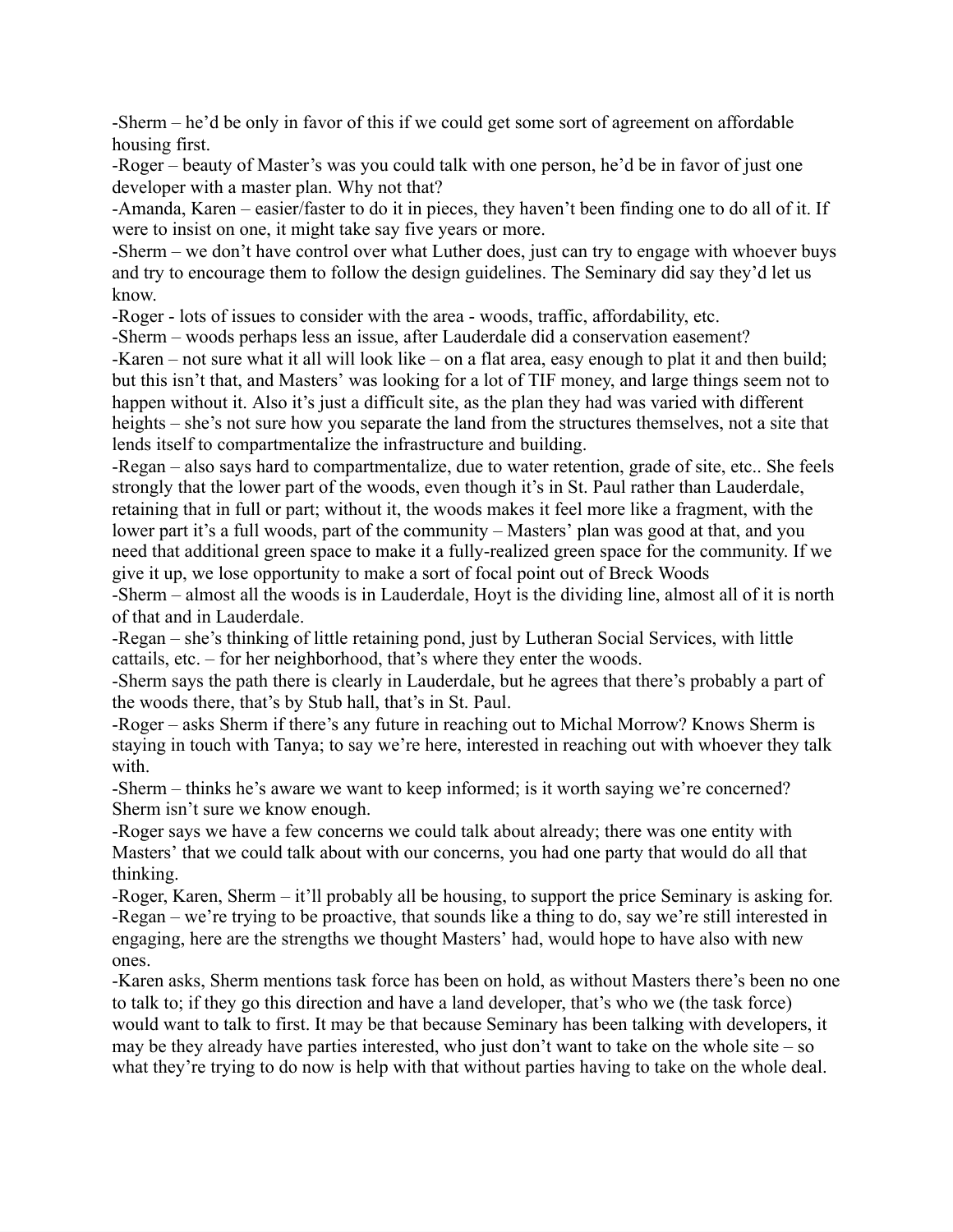Sherm isn't sure though, because this all isn't zoned for any of this stuff, seems a bit unlikely for someone to buy it without having people lined up to build.

-Regan – asks if there are a lot of developers like Master Properties that Seminary is reaching out too, or are they few and far between?

-Sherm – when Seminary made agreement with Masters, there were maybe 15 parties interested, the task force talked to 6 or 7.

-Regan – so it could go quickly if they got the right match.

-Sherm – if they got people from that first round who wanted to do part of it, if just someone else did the infrastructure – there was more than one co-op proposal for example, more than one affordable housing developer/group. PPL was in one other group, Common Bond was in Masters' group.

-Roger – beauty of Masters was that they were very sensitive. You could get a Ryan Companies or Opus who would have the money, but he doesn't think they'd have the sensitivity for neighborhood concerns, it'd be about how many units they could squeeze onto the site. -Karen – one of the reasons Luther preferred Master's.

-Sherm – reason they got chosen was United was part of the effort, he thinks, if they were in on it there was enough money behind it, that was a big piece of it he thinks. But Master wanted to do the overall site proposal and was willing to put money into it, though it was perhaps not their typical project. Masters is not very big, we talked to all or nearly all the people every time we met.

-Regan – it's good to know what we thought worked and what was successful previously, in going forward; keep up with Tanya, pursue those connections.

-Sherm – also try to talk to Deanna Seppan; she's the one who said it's usually the  $2<sup>nd</sup>$  or  $3<sup>rd</sup>$ developer that has success, she might have a better idea of what does on with this kind of development group.

-Sherm will talk to some of the folks on the task group, try to reiterate what we liked and would like to see staying in all the overall development; that could be sent to both Mike (?minute-taker didn't quite catch the name) and Tanya.

-Karen – always feels something in writing is impactful – so a discussion, but if you can forward as a letter, that'd be good.

\*Nick's to-do about neighborhood councils. Sherm as above. Roger follow up on design guidelines. Amanda to email Karen about admin citations. All of us try to make contact with other Green Line councils.

# Energy

Bob – hasn't heard about the environmental/energy thing any more, concerned it might not happen if Minneapolis can't get their act together

### Westgate Park

Karen – Westgate park, she reached out to Parks, knows Environment Committee has also given some additional advice to them. She knows they were trying to get stuff ready before season started but that's passed. She'll reach out again, as a to-do.

# Bugle Article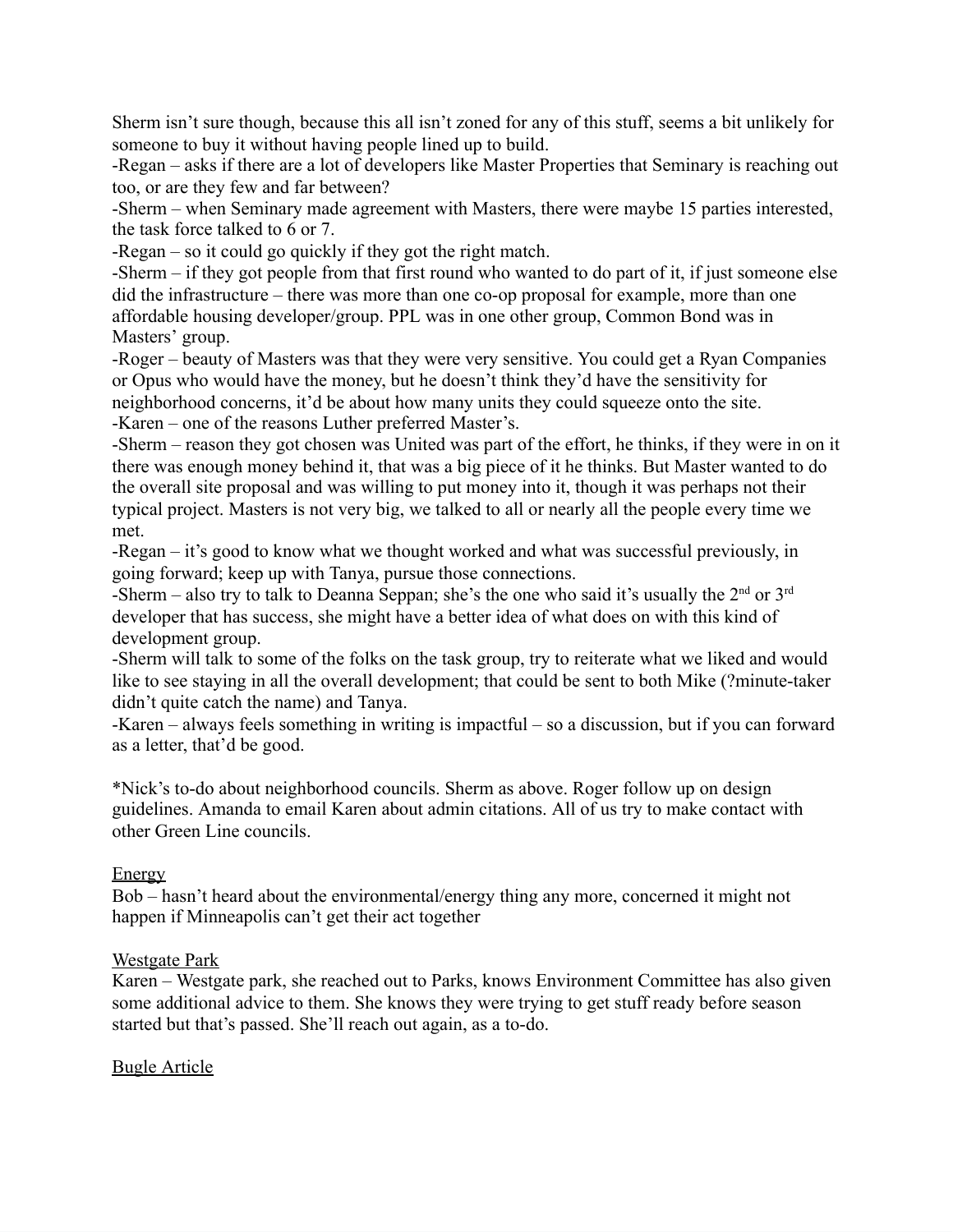Bugle story – Karen – if everyone saw it, it's out. Roger emailed Kathryn, and Karen feels Kathryn did a good job including the stuff we mentioned. Karen would like to see more mention of who helped with it all, but very good to have Bugle readers more familiar with the council. Amanda – we could reach out to the Bugle more – District 10 seems to do well with that. Just say a few sentences about what's going on with us, either a 'this is what's coming up' or 'this is what we did this month'.

-Regan volunteers.

-Karen says transportation has events, lots going on, also.

-New staff, Jessica, says she's preparing submission for the Bugle right now, so let her and Kathryn know anything we want to include, now or in the future.

-Roger – Karen will send design guidelines to the D/O Architects, also, as a to-do.

Adjourned

# **To-do/takeaways**

- Karen:
	- o Send D/O Architects the Unified Design Standards.
	- o Reach out to people on other district councils she knows to see their interest in the idea of a Green Line-area overlay district.
	- o Reach out to Parks people about progress on the future Westgate Park.
- Nick:
	- o Follow up with Kathryn about contacting other councils on the Green Line about their potential interest in a Green Line-area overlay district.
- Sherm:
	- o Send Colin from D/O Architects contact info for the people he should talk to on the CEZ board or CEZ staff, for information on potential tenants for  $2<sup>nd</sup>$  floor or general contact about business activity in the area.
	- o Check whether there are other existing businesses in the building or otherwise connected to it, besides the furniture store? (Who would do this was not decided.)
	- o Talk with Luther Seminar task group about what we felt worked and what didn't and reiterate interests. Possibly provide that in writing to Mike? (minute-taker didn't quite catch the name) and Tanya with Luther Seminary. Keep in contact with Luther Seminary contacts.
- Roger:
	- o Talk to John on the St. Paul planning commission to see if he knows who to contact about an overlay district. Provide that person with the Unified Design Standards for their or the planning commission's reference.
	- o Continue to follow up about Unified Design Standards with Prospect Park, Towerside, CEZ.
- Amanda:
	- o Email Kathryn tonight (5/6) to request that the Exec committee send a letter to the city/relevant people in favor of a resolution supporting Administrative Citations.
	- o Email meeting minutes to committee members and Kathryn. Include list of to-do's at bottom of meeting minutes.
- Regan: